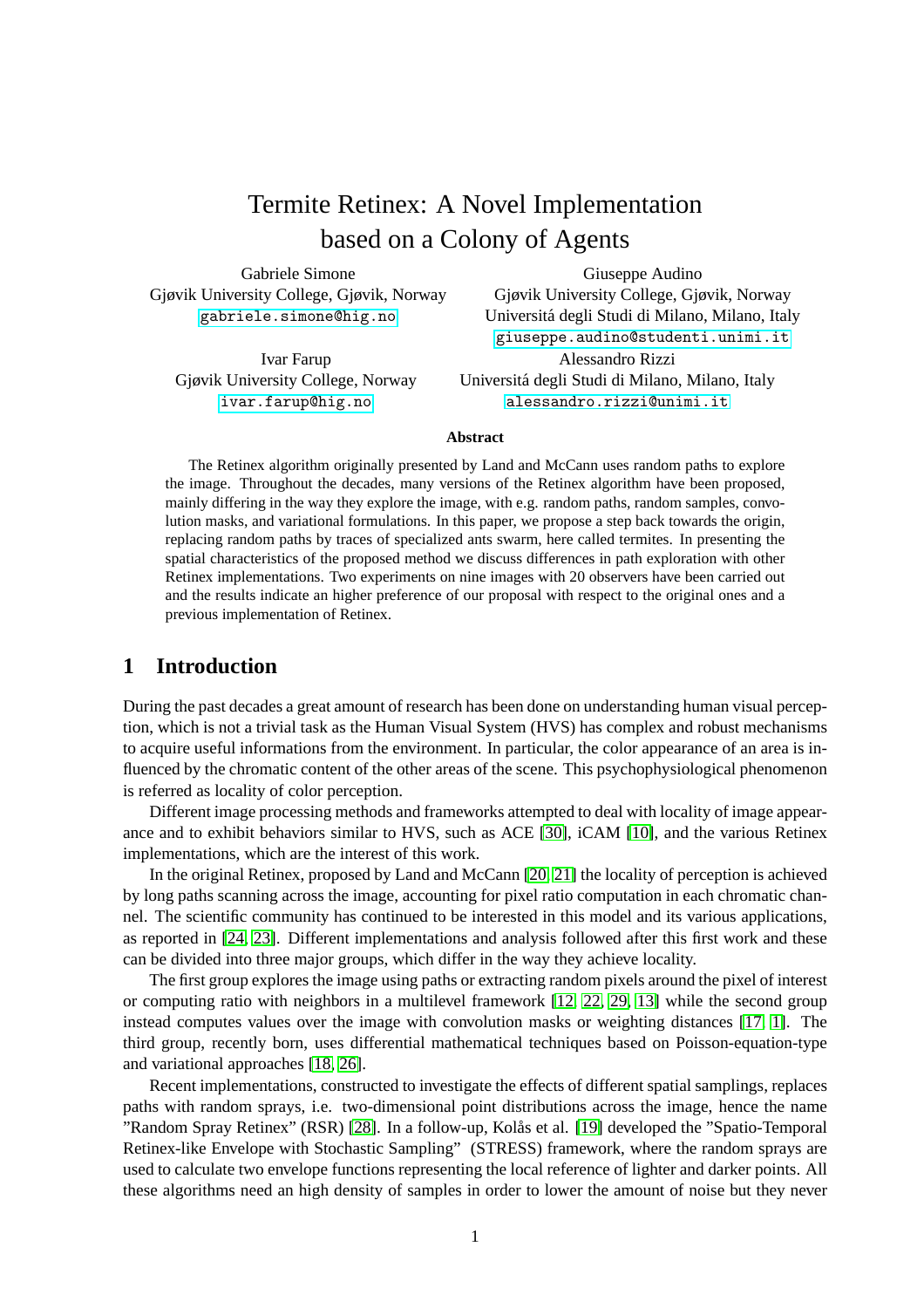sample the whole image in order to keep the local effect. Furthermore the number of sampling points needed increases drastically when increasing the image size and consequently also the computational time.

In this work we start from the random path approach of the first group in particular the Brownian motions models [\[22,](#page-10-5) [25\]](#page-10-12). Here, the idea of the paths is implemented using an artificial model inspired from a biological process: the *Ant Colony System* (ACS) model proposed by Dorigo et al. in 1991 [\[8\]](#page-7-1) for the *Travelling Salesman Problem*.

Inspired by the behavior of the ants in food foraging, Dorigo et al. developed in 1991 the so called *Ant Colony System* (ACS) for solving the well-known *Travelling Salesman Problem* (TSP) [\[8,](#page-7-1) [5\]](#page-7-2), followed by some improvements [\[7\]](#page-7-3). Since its development and especially after the pioneer work *The Ant Colony Optimization Meta-Heuristic* (ACO) [\[6\]](#page-7-4), more than hundreds of papers on ACO can be found in literature, several for solving other combinatorial optimization problems and some for extension to other fields [\[11,](#page-8-3) [3\]](#page-7-5). For an extensive and detailed description of ACO and its application in combinatorial optimization problems, we address the reader to Dorigo and Stützle book [\[9\]](#page-8-4).

ACO has touched also the field of image processing,i.e. segmentation [\[2\]](#page-7-6), classification [\[33\]](#page-10-13), and edge detection [\[16\]](#page-10-14) showing particular robustness against noise.

In this work we propose a new implementation of Retinex, following the first group approach, in particular substituting the Brownian paths with ant colony investigation of the image. The rest of this paper will be organized as follows: Section [2](#page-1-0) briefly recalls the ACS system, followed by our proposal in Section [3.](#page-2-0) Section [4](#page-3-0) presents the method of evaluation and next the results are presented and discussed in Section [5.](#page-4-0) Finally, in section [6](#page-5-0) conclusions are drawn.

# <span id="page-1-0"></span>**2 Ant Colony System Model**

The *Ant Colony System* (ACS) model proposed by Dorigo et al. in 1991 [\[8,](#page-7-1) [5\]](#page-7-2) is able to converge to the optimal solution of instances of the *Travelling Salesman Problem* (TSP), an NP-hard problem in combinatorial optimization and theoretical computer science, where given a list of cities and their pairwise distances, the task is to find a shortest possible tour that visits each city exactly once. Optimal results with short computational time are shown when cities are on a plane and a path (edge) exists between each pair of cities (i.e., the TSP graph is completely connected).

Three ideas from natural ant behavior are transferred to the artificial ant colony:

- 1. The preference for paths with a high pheromone level,
- 2. The higher rate of growth of the amount of pheromone on shorter paths,
- 3. The trail mediated communication among ants.

An artificial ant *k* in city *r* chooses the city *s* to move to among those which do not belong to its working memory  $M_k$  by applying the following probabilistic formula [\[8\]](#page-7-1):

$$
p_k(r,s) = \begin{cases} \frac{(\tau_{r,s})^{\alpha}(\eta_{r,u})^{\beta}}{\sum_{u \notin M_k} (\tau_{r,u})^{\alpha}(\eta_{r,u})^{\beta}} & \text{if } s \notin M_k \\ 0 & \text{otherwise} \end{cases}
$$
(1)

where  $\tau_{r,u}$  is the amount of pheromone trail on edge  $(r,u)$ ,  $\eta_{r,u}$  is a heuristic function called visibility, which is the inverse of the distance between cities *r* and *u* and,  $\alpha$  and  $\beta$  are parameters that allow a user to control the importance of the trail versus the visibility.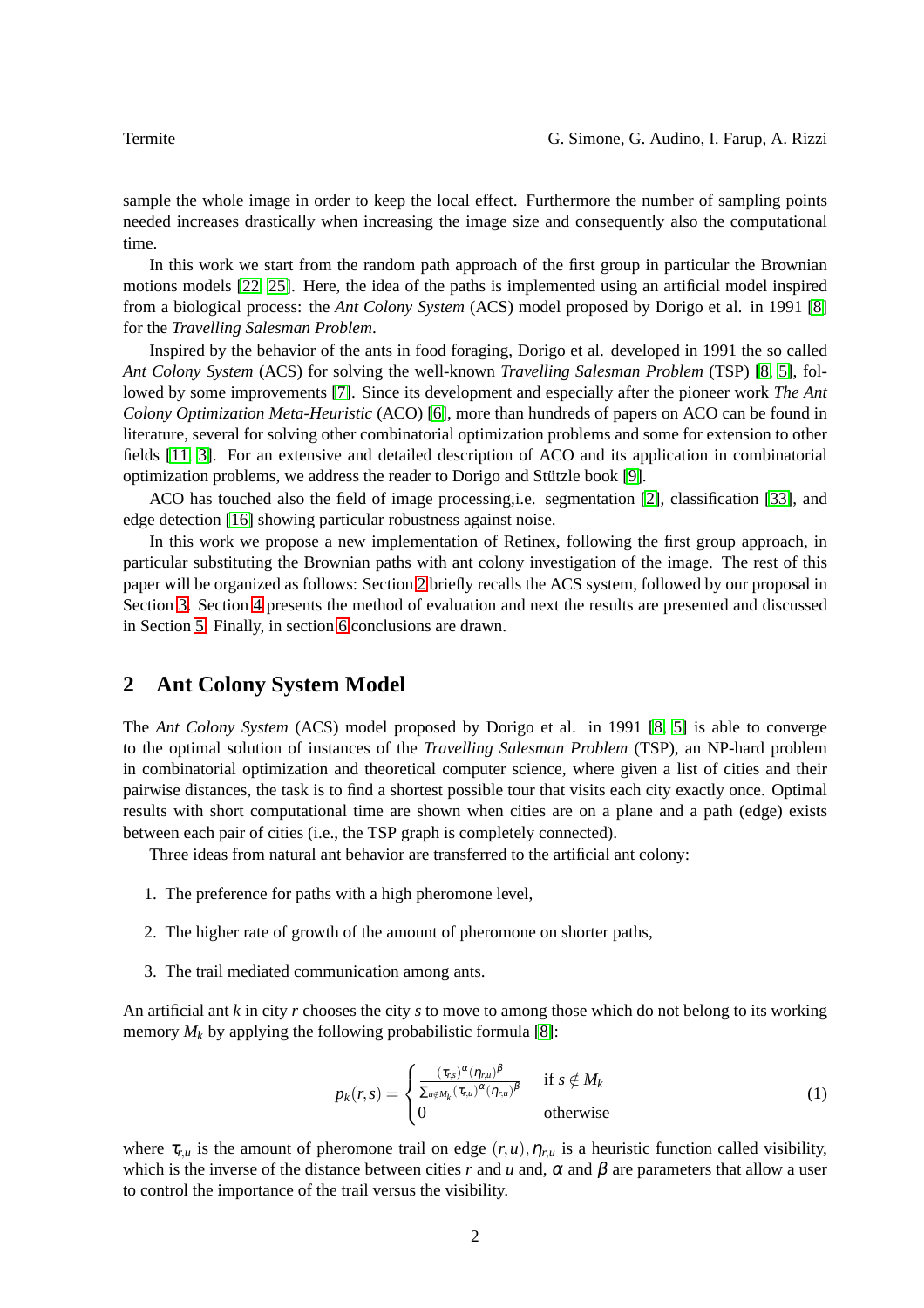# <span id="page-2-0"></span>**3 Termite Retinex**

Before introducing our model, we recall also the basic idea of Brownian Retinex [\[22\]](#page-10-5), where Relative channel lightness (*L*) at a point *i* is the mean value of the relative channel lightnesses (*l*) computed along *N* random paths from point *j* to the point *i* (Figure [1\)](#page-2-1):

$$
L^i = \frac{\sum_{h=1}^N l_h^{i,j}}{N} \tag{2}
$$

where

$$
J_h^{i,j} = \prod_{x \in path} \delta \cdot \left(\frac{I_{x+1}}{I_x}\right) \tag{3}
$$

where *I* is the lightness intensity of the pixel *x*, *h* is indicating the path and  $\delta$  represents the reset mechanism as described in detail in [\[23\]](#page-10-4).

*l*



<span id="page-2-1"></span>Figure 1: *N* random paths from point *j* to the point *i*.

Here we propose an implementation of Retinex following the mechanisms described above but with the novelty of replacing the Brownian paths with an ant colony investigation. Thus in order to create the so called *Termite Retinex* (TR), the ant colony system needs some modifications, which consists in the following assumptions and constraints:

- 1. Pixels are considered cities: a termite can choose to move only on one of the 8 neighboring pixels (no jumps).
- 2. Preference for a brighter pixel: the visibility  $\eta$  is substituted with the bilateral distance  $c$  defined below, that we will refer to *closeness*.
- 3. Preference for paths with a low *poison* level (we want divergence), in order to explore different areas of the image: the poison level is the inverse of the amount of pheromone:  $\theta = \frac{1}{\tau}$ .

So in our modified model an artificial termite *k* in pixel *r* chooses the pixel *s* to move to among those which do not belong to its working memory  $M_k$  by applying the following probabilistic formula:

$$
p_k(r,s) = \begin{cases} \frac{(\theta_{r,s})^{\alpha} (c_{r,s})^{\beta}}{\sum_{u \notin M_k \ and \ u \in N_8} (\theta_{r,u})^{\alpha} (c_{r,u})^{\beta}} & \text{if } s \notin M_k \text{ and } s \in N_8\\ 0 & \text{otherwise} \end{cases}
$$
(4)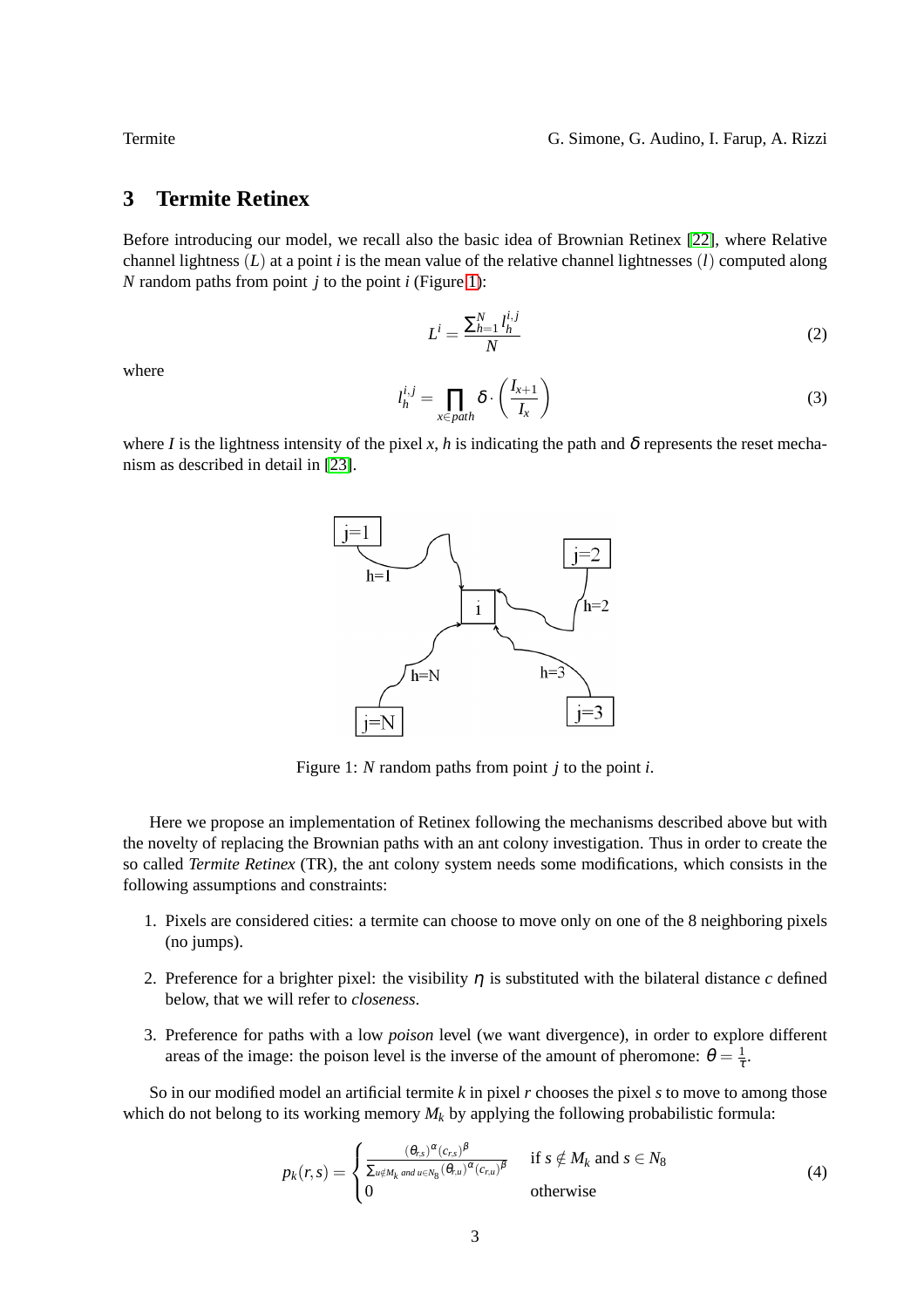where  $\theta_{r,u}$  is the amount of poison on pixel *u*,  $c_{r,u}$  is the bilateral distance between pixels *r* and *u* and,  $\alpha$ and  $\beta$  are parameters which weight the importance of the poison versus the closeness, which is directly related to the brightness of the pixel. In case all the surrounding pixels have the same probability, one pixel is drawn randomly with uniform probability.  $M_k$  list contains the pixels that have already been visited by the  $k_{th}$  ant. The bilateral distance  $c_{r,u}$  is defined as follows:

$$
c_{r,u} = \frac{d_e + d_v}{\sqrt{2}}\tag{5a}
$$

$$
d_e = \sqrt{(x_r - x_u)^2 + (y_r - y_u)^2}
$$
 (5b)

$$
d_{v} = |I(x_{r}, y_{r}) - I(x_{u}, y_{u})|
$$
 (5c)

where  $d_e$  and  $d_v$  are the distance in coordinates and in intensity values respectively, *I* is the image channel and  $(x, y)$  are the coordinates of the pixels.

In daily life, termites are also known as "white ants" and as this model attempts an eager exploration in search of the reference local white, from that the name *Termite Retinex*.

# <span id="page-3-0"></span>**4 Algorithm Characteristics**

### **4.1 Tuning of the Parameters**

In the TSP problem, all the meta-heuristics attempt to find the optimal solution. In the field of spatial color algorithms (SCA) [\[31,](#page-10-15) [23\]](#page-10-4), the optimal solution depends on the task of the algorithm and it is still subject of research. In the work that we are presenting the goal of the filtering is a qualitative emulation of the HVS for an unsupervised image enhancement. Thus several questions arise for the choice of the parameters:

- 1. How many termites *k* do we need to properly explore the image?
- 2. How far should a termite travel (number of pixels  $N_s$  indicating the length of the path)?
- 3. Which values should  $\alpha$  and  $\beta$  assume to make the termites explore the image properly?
- 4. How much poison  $\theta$  should be added once a termite has visited a pixel in order to enforce the divergence of the paths?

Previous studies of investigation of the parameters [\[32\]](#page-10-16) and indicate that for the recalculation of each pixel a particular configuration with 500 termites ( $k = 500$ ) visiting 500 pixels ( $N_s = 500$ ) with  $\alpha = 0.1$  and  $\beta = 0.9$  are in line with observers preference. This configuration comes out from a set of pre-tests and an experiment with eight images and 20 observers designed with the intent to investigate the importance of the poison in respect to the closeness and as consequence how to direct the termite swarm [\[32\]](#page-10-16). Results have shown a higher observer preference for low values of  $\alpha$  and high values of  $\beta$ . We emphasize the fact that setting  $\alpha = 0.1$  and  $\beta = 0.9$  means that the poison  $\theta$  has very low importance while the closeness *c* has very high importance and this causes a termite to easily choose a brighter pixel even if it has been previously visited by another termite, resulting in this way in milder changes of the original overall contrast. While the number of termites can be constant, the length of the path should be chosen according to the image size and in particular a termite should never touch all the points because we are interested in finding a local reference white and not the global white of the image. For the poison we have chosen to use the unit quantity  $\theta = 1$  and leave the enforce of the divergence of paths for future work.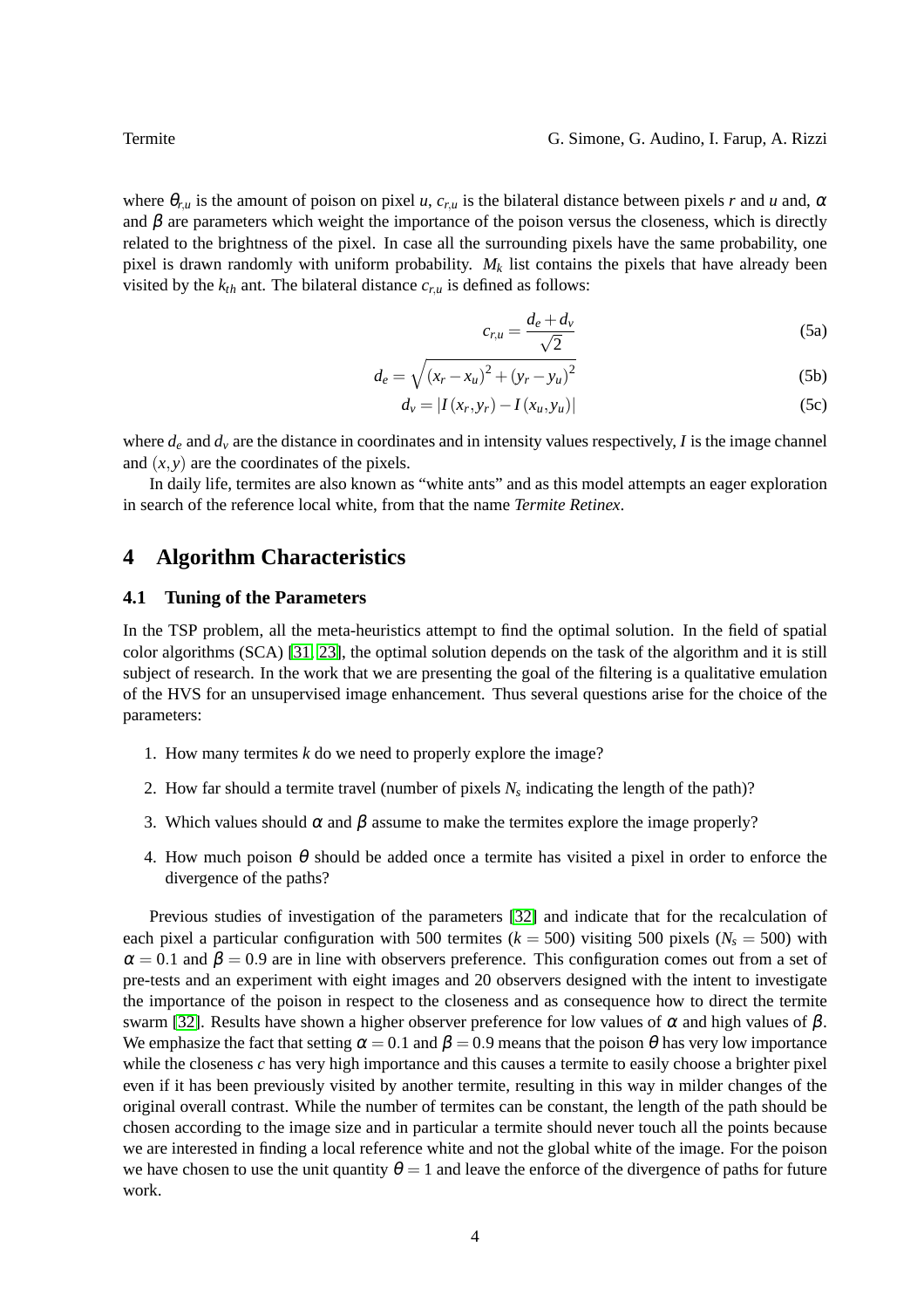### **4.2 Computational Complexity**

The computational complexity of the *Ant Colony System* proposed in 1991 [\[8\]](#page-7-1) is *O*(*NC* · *n* 3 ), where *NC* is the number of ant cycles and *n* is the number of cities in a istance of the TSP problem. Although its higher computational complexity the ACS reaches the optimal solution of the TSP problem in a shorter computational time than other heuristics [\[14\]](#page-8-5). In our case the ant cycle is not necessary because we do not need to converge to an optimal solution and furthermore at each pixel recomputation each termite does not have to touch all the pixels. As consequence the computational complexity of the *Termite Retinex* is given by:

$$
O(k \cdot N_s \cdot n) \tag{6}
$$

where  $k$  is the number termites,  $N_s$  is the number of pixel (length of the path) visited by a termite and  $n$ in this case is the number of pixels in the image. The TR follows the same computational complexity of other SCAs, such as RSR or STRESS which have a computational complexity of  $O(N \cdot M \cdot n)$ , where N is the number of iterations, *M* is the number of samples and *n* is the number of pixels in the image. On the other hand regarding the computational time of TR, implemented in Matlab with no optimization, can be slower than other SCAs which have been optimized i.e. in CUDA.

# <span id="page-4-0"></span>**5 Test Results and Discussion**

In order to evaluate the quality of the TR, two experiments with users have been carried out. A set of nine images, shown in Figure [2,](#page-5-1) chosen following the recommendations from [\[15,](#page-8-6) [4\]](#page-7-7), were evaluated in a pairwise comparison on neutral grey background by a total of 20 observers, recruited from the computer science field with most of them having knowledge of image processing.

In the first experiment each image processed with TR was compared to its original while in the second experiment each image was compared to the one processed with RSR. Both experiments were performed in uncontrolled environments as suggested from Zuffi et al. [\[34\]](#page-10-17) and observers were asked to choose the image based on their overall preference; no indication of any image quality attribute were given to the partecipants [\[27\]](#page-10-18). While the first experiment has been designed with the intent of evaluating the efficacy of the method the second experiment has been designed with the purpose evaluating the reconsidered path-based approach of TR against a most recent spray-based one such as RSR.

Figure [3](#page-6-0) shows the preference of the 20 observers on the tested images for the experiment and we can clearly see that TR succeeds on all the images with three of them with a preference equal to 100%. A sign-test at 95% confident interval shows that TR is significantly better than the original.

Figure [4](#page-7-8) shows the overall preference of the 20 observers for the second experiment, where TR was compared to RSR. TR is preferred for all the nine tested images, except for a draw with Image 5. Only Image 4 has a noticeable preference of 100%. A sign-test at 95% confidence interval shows that TR is significantly better than RSR.

Examples of images processed with RSR with respect to TR are shown in Figure [5.](#page-8-7) In order to lower as much as possible the amount of noise, all the images were processed with RSR using 1000 iterations  $(N = 1000)$  and 4000 samples ( $M = 4000$ ), which require longer computational time with respect to TR, using the same implementation language and no optimization techniques. For further details we refer to the reader to Section and to [\[28,](#page-10-10) [19\]](#page-10-11).

Since Retinex is a white patch algorithm[\[23\]](#page-10-4), TR follows the same behavior. The brightest color in the image is mapped to white and this is performed locally, in a way that is edge preserving. Furthermore like other SCAs[\[31\]](#page-10-15), TR performs a content driven histogram flattening. As consequence TR is able to perform color correction as shown in Figure [6,](#page-9-0) where the red component is balanced, and dynamic enhancement as shown in Figure [7,](#page-9-1) where the overall visibilty is recovered.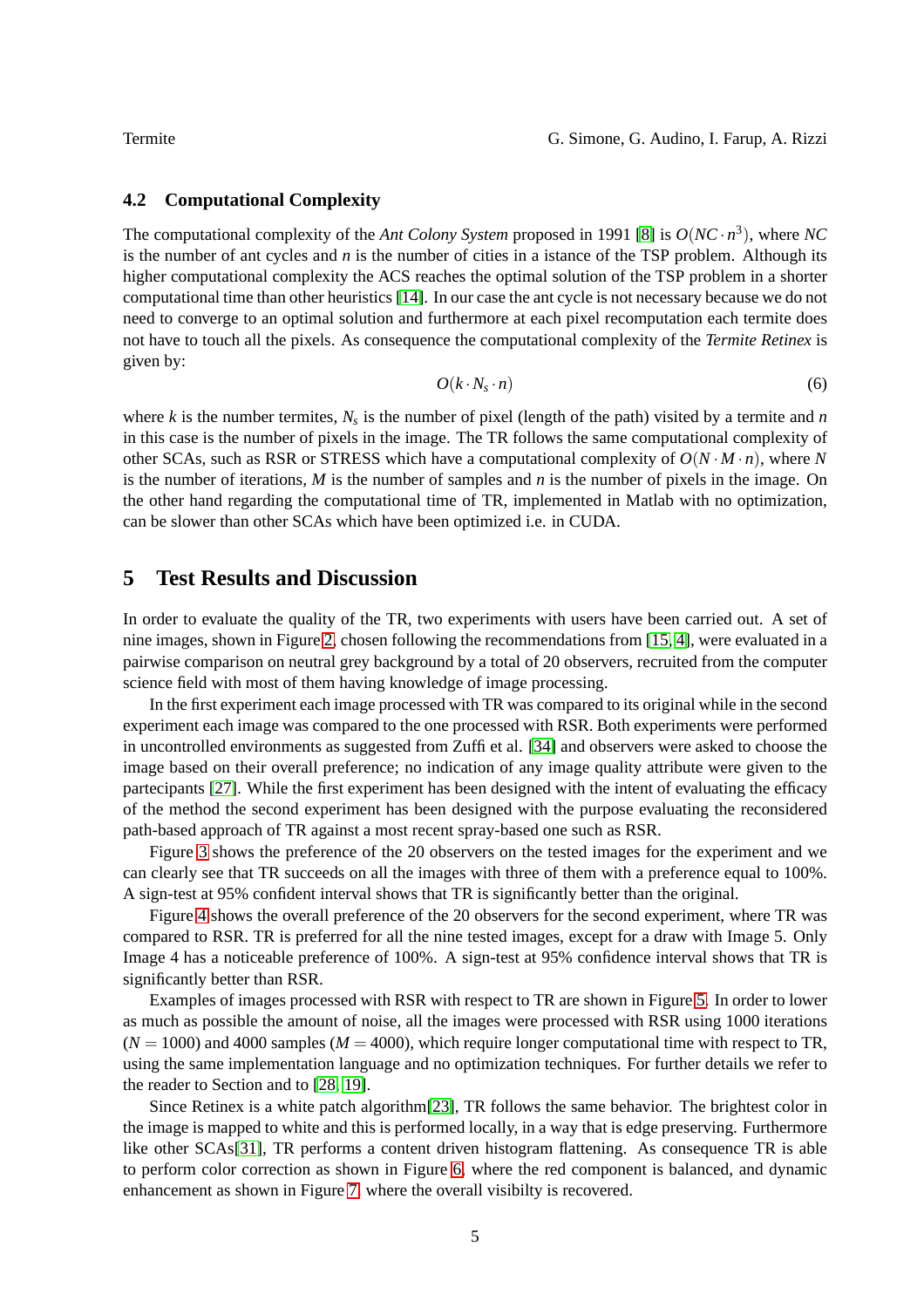

Figure 2: The nine original images chosen for the two experiments.

<span id="page-5-1"></span>In conclusion we can candidate TR as new path-based Retinex with the particular novelty of swarm intelligence behavior, which yields in several advantages with respect to spray-based approaches, which have leaded lately.

# <span id="page-5-0"></span>**6 Conclusion**

We have developed a novel implementation of Retinex, reconsidering the idea of the paths and taking an existing artificial model inspired from a biological process. This new algorithm named *Termite Retinex* (TR) has marveled from the modification of the *Ant Colony System* (ACS) model proposed by Dorigo et al. in 1991 [\[8\]](#page-7-1). In this case the purpose of TR is not the optimization of some constraints but an eager exploration of the image content, tuned in particular by two parameters,  $\alpha$  and  $\beta$  which weight the importance of the so called "poison" and of the so called "closeness". Following suggestions from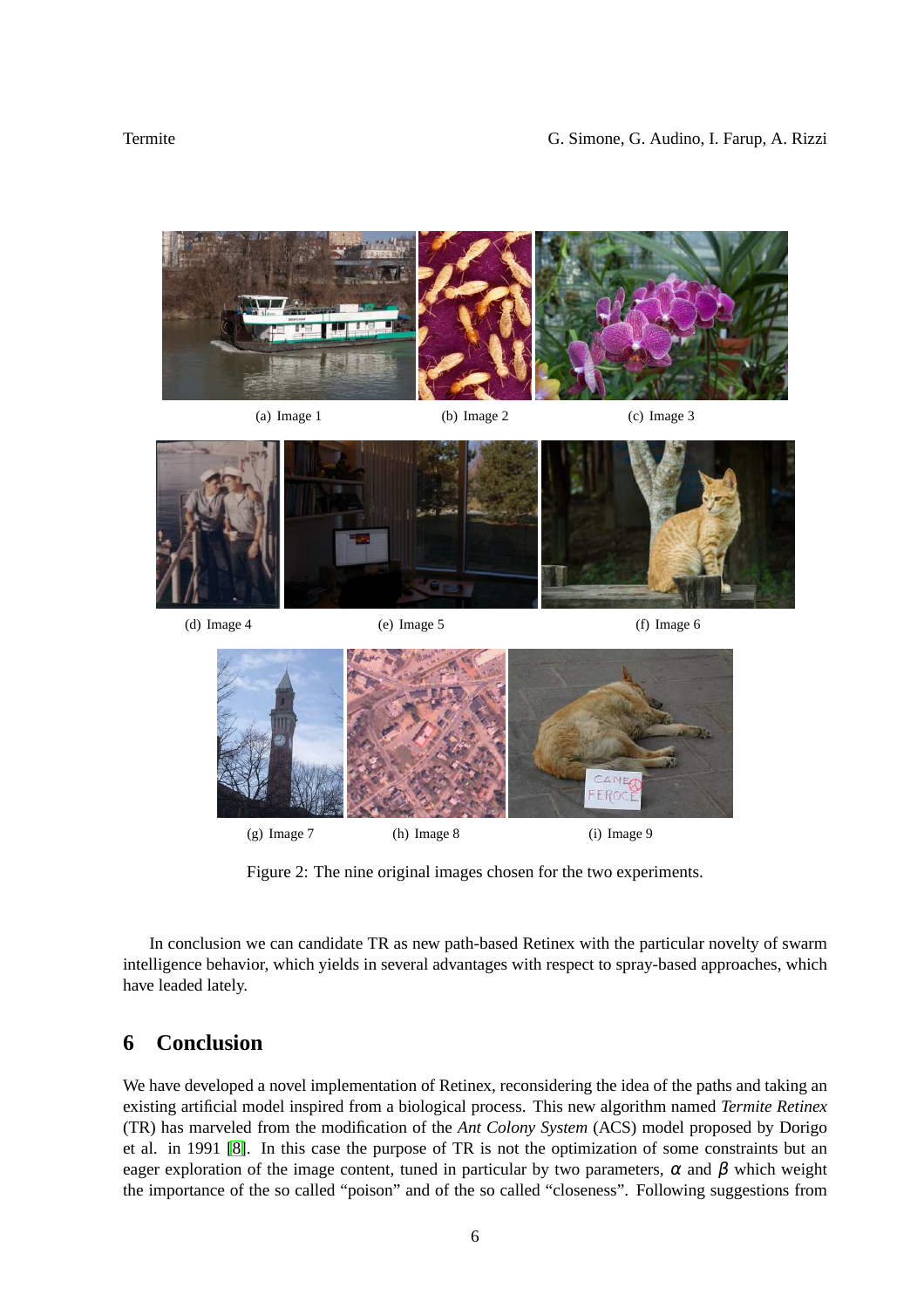

<span id="page-6-0"></span>Figure 3: First experiment results: observers preference of TR with respect to its original on the nine tested images.

previous studies, indicating that giving very low importance to the poison an very high importance to the closeness which causes a termite swarm investigating a particular region of an image to find the local reference white, we have carried out two experiments in order to evaluate the quality of TR. A set of nine images processed with TR were evaluated by 20 observers, first in comparison with the original and then with a previously developed implementation of Retinex. Results confirm the efficacy of the method with higher observers preference in both experiments and a sign-test at 95% confident interval confirms this statement.

Future works will focus on different open issues: extending TR to color gamut mapping and colorto-grey, automatic retrieval of the parameters  $\alpha$  and  $\beta$  and the length of the path based on the image content.

# **7 Acknowledgment**

This work has been supported by NFR over the SHP project. The authors would like to thank Fritz Albregtsen (University of Oslo) and Marius Pedersen (Gjøvik University College) for their useful feedbacks and suggestions.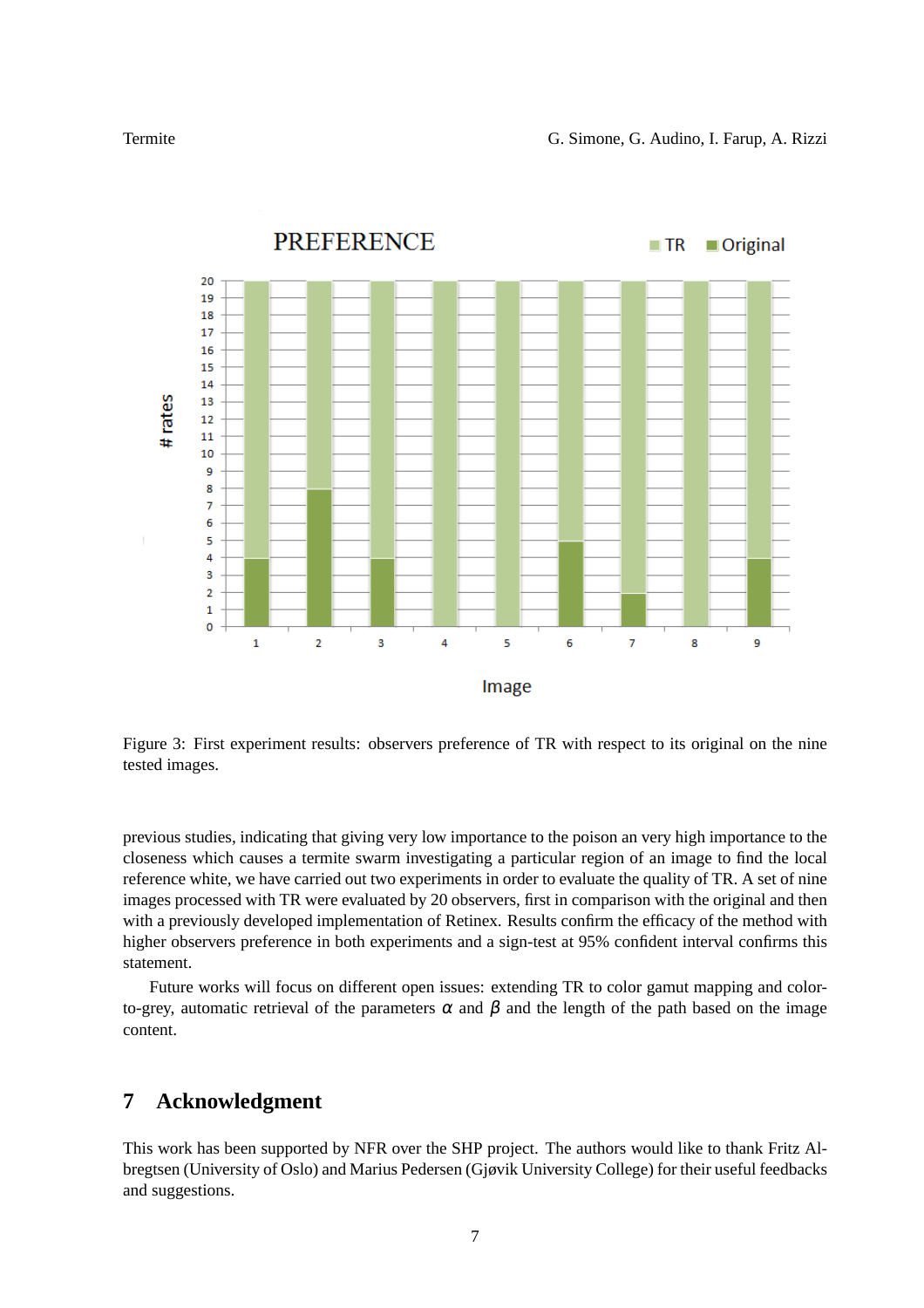

<span id="page-7-8"></span>Figure 4: Second experiment results: observers overall preference of TR with respect to RSR on the nine tested images.

### <span id="page-7-0"></span>**References**

- [1] K. Barnard and B. Funt. Investigations into multi-scale retinex. In *Color Imaging in Multimedia*, pages 9–17. Technology, Wiley, 1998.
- <span id="page-7-6"></span>[2] H. Cao, P. Huang, and S. Luo. A Novel Image Segmentation Algorithm Based on Artificial Ant Colonies. *Medical Imaging and Informatics*, pages 63–71, 2008.
- <span id="page-7-5"></span>[3] A. R. Carvalho, H. de Campos Velho, S. Stephany, R. P. Souto, J. C. Becceneri, and S. Sandri. Fuzzy ant colony optimization for estimating chlorophyll concentration profile in offshore sea water. *Inverse Problems in Science and Engineering*, 16(6):705–715, 2008.
- <span id="page-7-7"></span>[4] CIE. Guidelines for the evaluation of gamut mapping algorithms. Technical Report ISBN: 3-901-906-26-6, CIE TC8-08, 156:2004.
- <span id="page-7-2"></span>[5] M. Dorigo. *Optimization, Learning and Natural Algorithms (in Italian)*. PhD thesis, Politecnico di Milano, Italy, 1992.
- <span id="page-7-4"></span>[6] M. Dorigo and G. Di Caro. Ant Colony Optimization: A New Meta-Heuristic. In P. Angeline, Z. Michalewicz, M. Schoenauer, X. Yao, and A. Zalzala, editors, *Proceedings of Congress on Evolutionary Computation (CEC99)*, Washington DC, July 6-9 1999. IEEE Press.
- <span id="page-7-3"></span>[7] M. Dorigo and L. M. Gambardella. Ant colony system: A cooperative learning approach to the traveling salesman problem. *IEEE Transactions on Evolutionary Computation*, 1(1):53–66, 1997.
- <span id="page-7-1"></span>[8] M. Dorigo, V. Maniezzo, and A. Colorni. Ant system: An autocatalytic optimizing process. Technical report,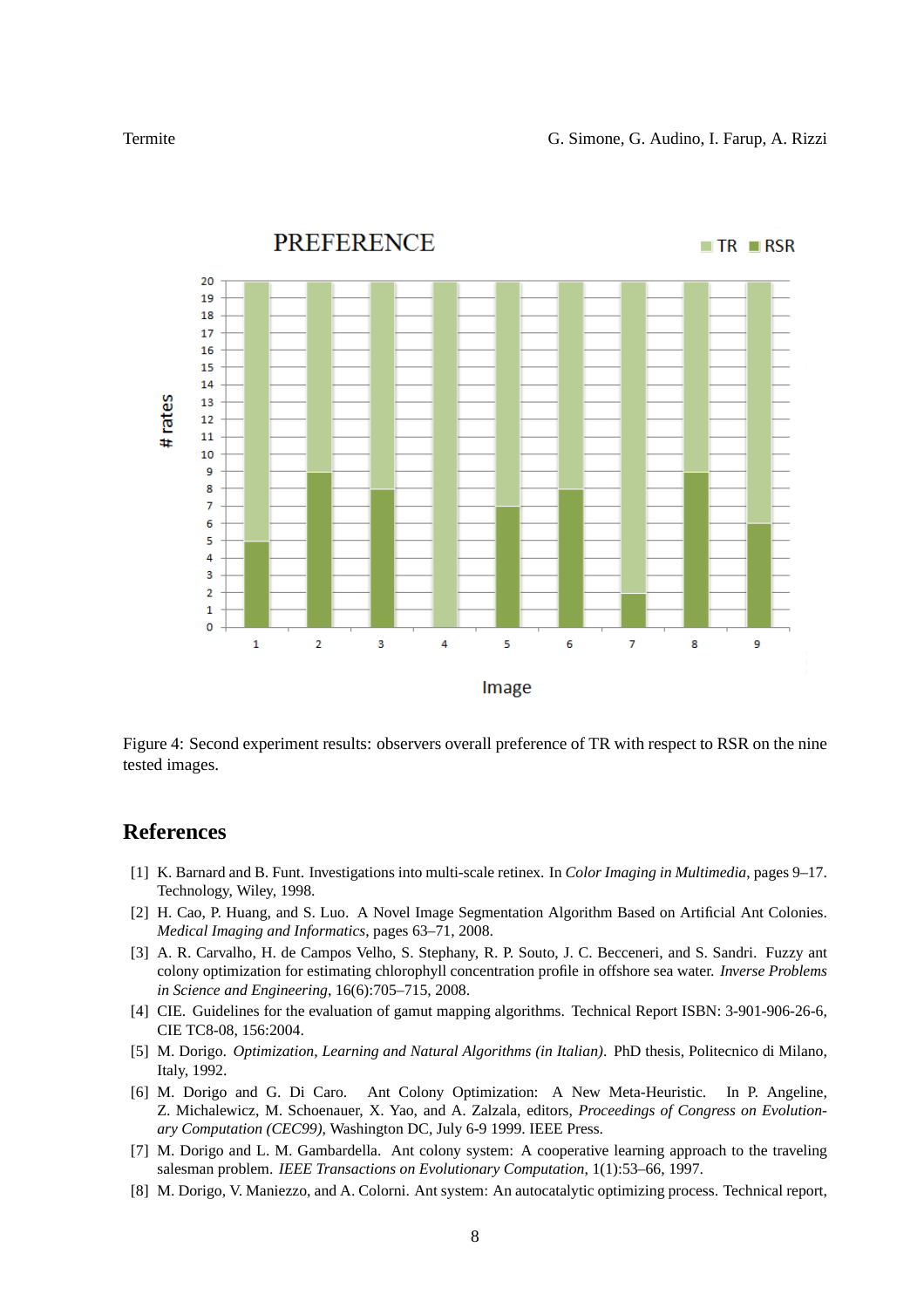

(a)



(b)

<span id="page-8-7"></span>Figure 5: Image 4 and Image 9 processed by RSR on the left and processed by TR on the right.

Dipartimento di Elettronica e Informazione-Politecnico di Milano, Italy, 1991.

- <span id="page-8-4"></span><span id="page-8-0"></span>[9] M. Dorigo and T. Stützle. Ant Colony Optimization. MIT Press, Cambridge, MA, USA, 2004.
- [10] M. D. Fairchild and G. M. Johnson. The iCAM framework for image appearance, image differences, and image quality. *Journal of Electronic Imaging*, 13:126–138, 2004.
- <span id="page-8-3"></span>[11] W. K. Foong, H. R. Maier, and A. R. Simpson. Ant colony optimization for power plant maintenance scheduling optimization. In *Proceedings of the 2005 workshops on Genetic and evolutionary computation*, GECCO '05, pages 354–357, New York, NY, USA, 2005. ACM.
- <span id="page-8-2"></span><span id="page-8-1"></span>[12] J. Frankle and J. McCann. Method and apparatus for lightness imaging. United States Patent No. 4,384,336, 1983.
- <span id="page-8-5"></span>[13] B. Funt, F. Ciurea, and J. J. McCann. Retinex in matlab. *Journal of Electronic Imaging*, 13(1):48–57, January 2004.
- [14] L. Gambardella and M. Dorigo. HAS-SOP: An Hybrid Ant System for the Sequential Ordering Problem. Technical Report 97-11, IDSIA, Lugano, Switzerland, 1997.
- <span id="page-8-6"></span>[15] J. Holm, I. Tastl, and T. Johnson. Definition & use of the iso 12640-3 reference color gamut. In *Fourteenth Color Imaging Conference: Color Science and Engineering Systems, Technologies, Applications*, pages 62–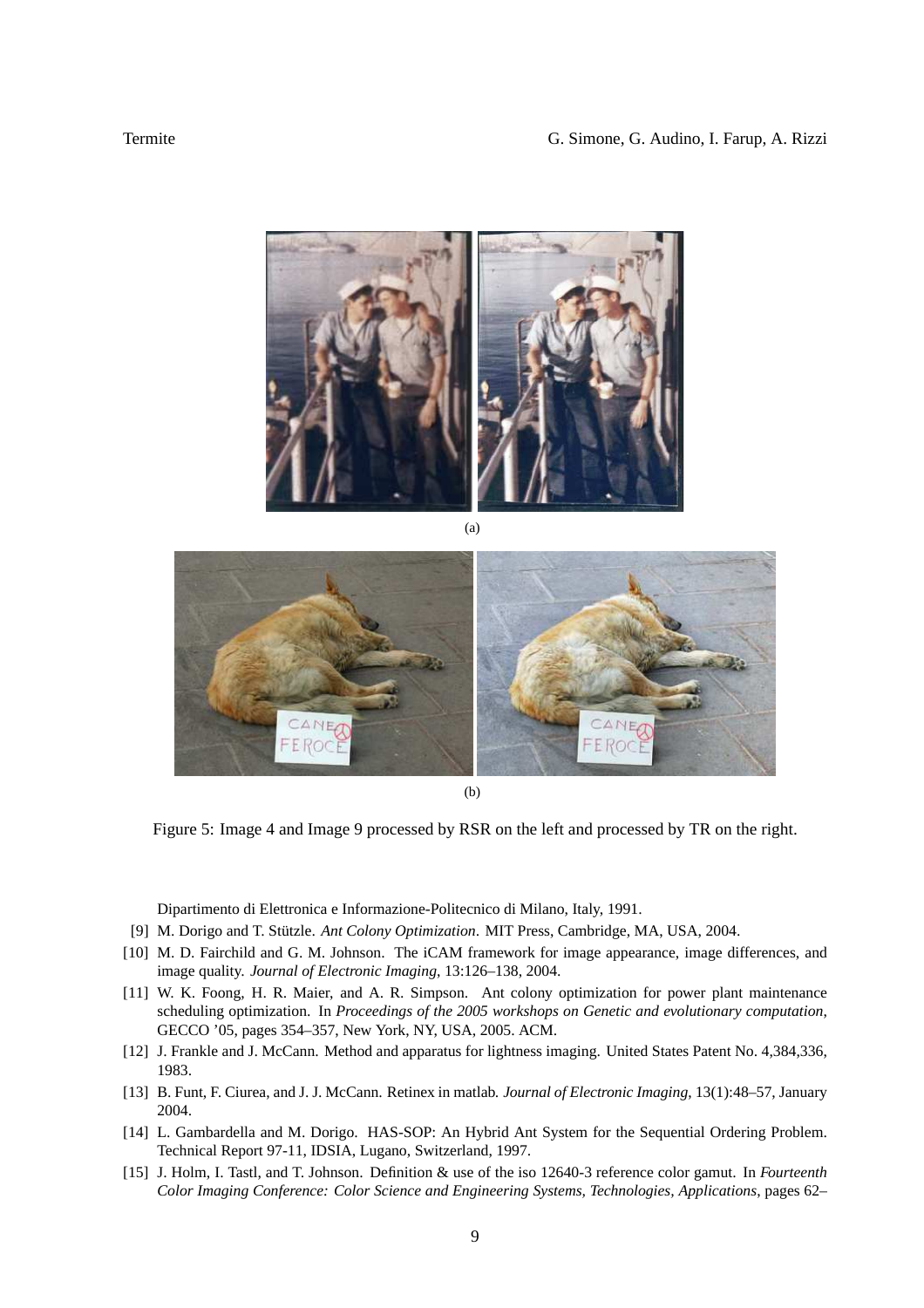

Figure 6: Unsupervised color correction of Image 8.

<span id="page-9-1"></span><span id="page-9-0"></span>

Figure 7: Unsupervised dynamic range stretching of Image 5.